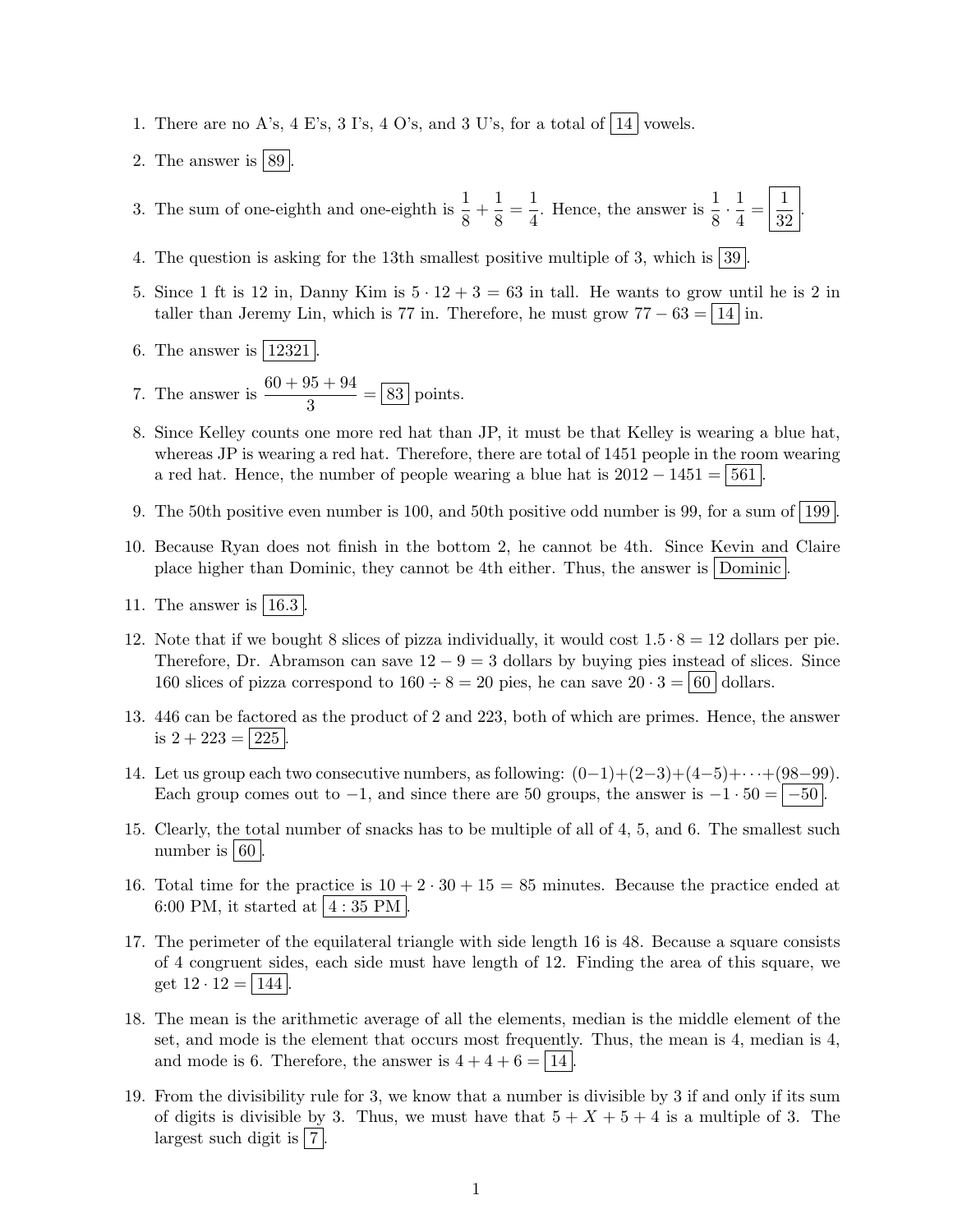- 20. Wooseok has a  $\frac{1}{2}$  chance of getting each question right by guessing. Since there are 6 questions, the probability that he gets them all right is  $\left(\frac{1}{2}\right)$ 2  $\bigg\}^6 = \boxed{\frac{1}{6}}$  $\frac{1}{64}$ .
- 21. The number of people in marching band must be both multiple of 7 and a square. The only number between 150 and 200 satisfying these properties is  $7 \cdot 28 = 14^2 = 196$ .
- 22. Dividing both sides of  $36a + 30b = 360$  by 180, we get  $\frac{36a}{180} + \frac{30b}{180}$  $\frac{30b}{180} = \frac{360}{180}$  $rac{360}{180} \implies \frac{a}{5}$  $\frac{a}{5} + \frac{b}{6}$  $\frac{6}{6} = 2.$
- 23. Note that  $17 + 18 + \dots + 45 + 46 = \frac{(17 + 46) \cdot 30}{2} = 945$ . Thus, the answer is  $47 + 48 + \dots +$  $75 + 76 = \frac{(47 + 76) \cdot 30}{8}$  $\frac{18}{2}$  =  $\frac{1845}{2}$ .
- 24. There are total of  $6 \cdot 6 = 36$  possibilities for results of rolling two dice. Among those possibilities, we obtain a sum of 5 for 4 cases: 1 and 4, 2 and 3, 3 and 2, and 4 and 1. Hence, the answer is  $\frac{4}{3}$  $\frac{4}{36} = \left| \frac{1}{9} \right|$  $\frac{1}{9}$
- 25. The answer is  $\frac{1}{4} \cdot \frac{1}{5}$  $\frac{1}{5} + \frac{3}{4}$  $\frac{3}{4} \cdot \frac{1}{12}$  $\frac{1}{12} = \frac{9}{80}$  $rac{6}{80}$ .
- 26. Observe that  $1+3+5+7+9+11+13+15+17+19=100$ , whence there are  $\boxed{10}$  rows of cans.
- 27. Let the numerator and denominator of the unknown fraction be  $n$  and  $d$ , respectively. Then, n  $\frac{n}{d} = \frac{n+48}{d+64}$  $\frac{n+48}{d+64}$ . By cross-multiplying and simplifying, we obtain  $64n = 48d$ , giving  $\frac{n}{d}$  $\frac{n}{d} = \frac{48}{64}$  $\frac{16}{64}$  = 3  $\frac{5}{4}$
- 28. Note that the smallest such number is 11111, while the largest is 99999, and their sum is 111110. Also, the second smallest number is 11113, while the second largest is 99997, and their sum is 111110. As such, we can pair the nth smallest number and nth largest number, to get a sum of 111110, and an average of 55555. Further noting that the number exactly in the middle is 55555, the answer is  $55555$
- 29. There are  $5 \cdot 4 \div 2 = 10$  ways to pick a pair of boys, and since each pair plays two games, there are 20 games played between two boys. Similarly, there are  $2 \cdot 3 \div 2 \cdot 2 = 6$  games played between two girls. Furthermore, since each of the three girls plays one game with each of the five boys, there are  $3 \cdot 5 = 15$  games played between boys and girls. Adding, we count a total of  $20 + 6 + 15 = |41|$  games at the tournament.
- 30. 2500 can be expressed as  $5^4 \cdot 2^2$ . Thus, it has  $(4+1)(2+1) = 15$  divisors total, and the only ones that are not multiples of 5 are  $5^0 \cdot 2^0$ ,  $5^0 \cdot 2^1$ , and  $5^0 \cdot 2^2$ . Thus, there are  $15 - 3 = \boxed{12}$ divisors that are multiples of 5.
- 31. Average damage or the expected value of the damage can be calculated by multiplying the probability of a result by its result, and then summing all of these products together. Hence, the answer is  $0.9 \cdot 100 + 0.1 \cdot 200 = |110|$ .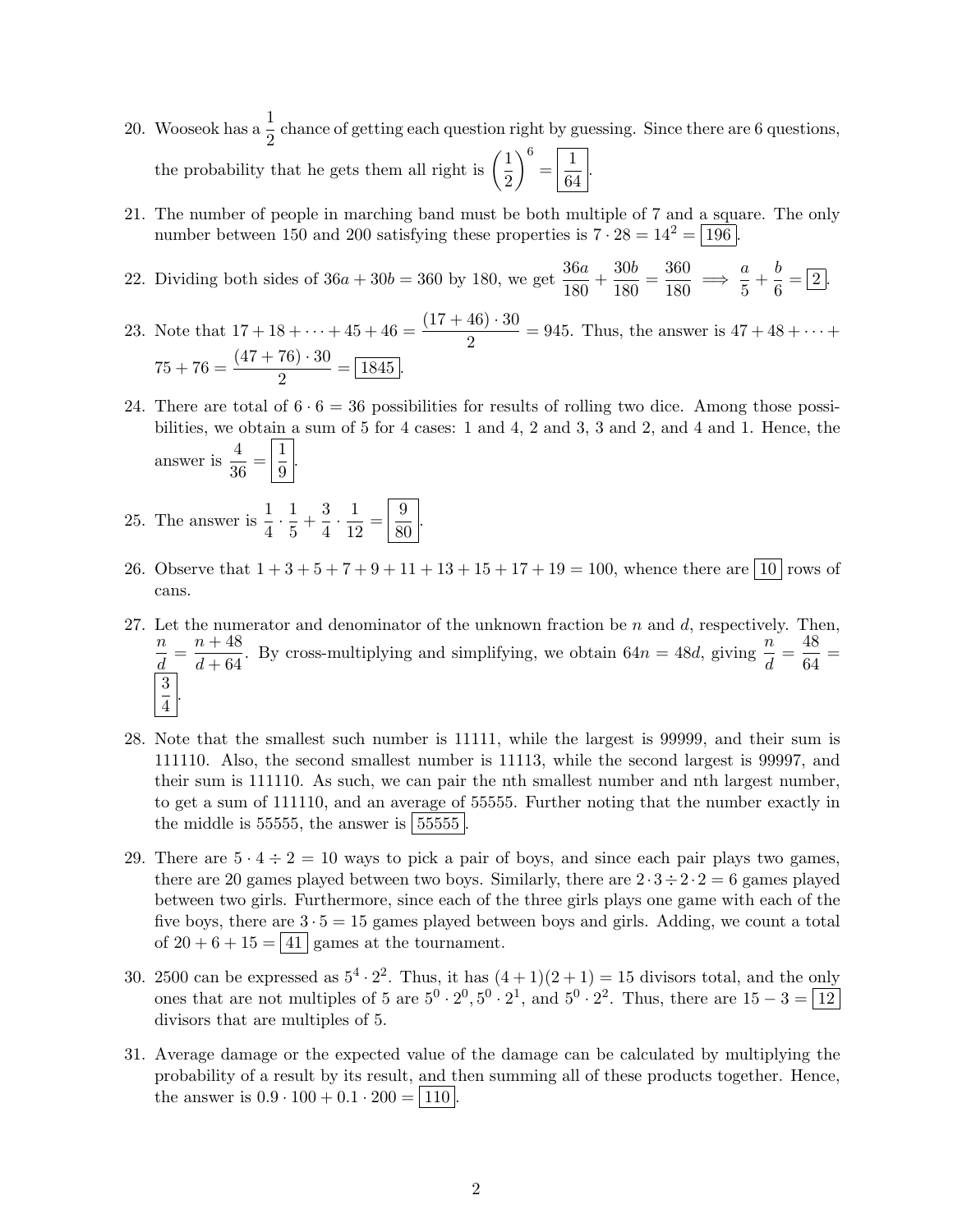32. There is 1 case where the two cats are on the ends and all of the dogs are in the middle. For the cases where there are two dogs on the ends, we must arrange one leftover dog and two cats in the three center spots. This can be done in 3 ways. Thus, there are 4 total arrangements.



- 33. Consider the diagram above. Because the lengths of the diagnoals of a rectangle are equal, we can find the radius  $OQ$  by calculating the length of  $PR$ . Using the Pythagorean Theorem, we obtain  $PR = \sqrt{6^2 + 8^2} = 10$ . The area of the circle is then  $\pi \cdot 10^2 = \boxed{100\pi}$ .
- 34. Here, we use the fact that work rate multiplied by the time spent working equals the amount of work done. Call Paula's work rate per minute  $p$  and Abhiram's work rate  $a$ . We are given that  $40(p+a) = 60p$ , which simplifies to  $40a = 20p$ . If we multiply both sides by 3, we obtain  $120a = 60p$ . Note that  $60p$  is the work needed to finish painting the house, since Paula takes 60 minutes to do so with work rate p. Hence, Abhiram needs  $120 \text{ minutes}$  to paint the house alone.
- 35. The first ten "cycles" of the pattern cover the first  $1+2+\cdot+10=55$  terms, and the eleventh cycle is incomplete. So let's first consider the sum of the terms in the first ten cycles. Of these, 10 include the term one, 9 include the term two, 8 include the term 3, and so on. So the sum of the first 55 terms can be simplified as  $10 \cdot 1 + 9 \cdot 2 + 8 \cdot 3 + \cdots + 3 \cdot 8 + 2 \cdot 9 + 1 \cdot 10 = 220$ . Now we can add the remaining eight terms of the incomplete 11th cycle of the pattern. Thus, the answer is  $220 + 1 + 2 + 3 + 4 + 5 + 6 + 7 + 8 = 256$ .
- 36. We know, from 1 across and 1 down, that a two-digit perfect cube and a two-digit perfect square must have the same tens digit. The only options for the tens digit are therefore 2 (27 and 25) or 6 (64 and 64). However, if the tens digit is 6, then by 3 across we must have a multiple of 13 that begins with a 4. However, no such multiple exists, so the tens digit cannot be 6. Instead, it must be 2. We are now looking for a two-digit multiple of 13 that begins with a 5, and a two-digit multiple of 8 that begins with 7. We see that putting 2 in the last two boxes, giving 72 and 52, satisfies the criteria. Our final crossword looks like this:

| 2              | 7 |
|----------------|---|
| $\overline{5}$ | 2 |

- 37. See # 36
- 38. See # 36
- 39. See # 36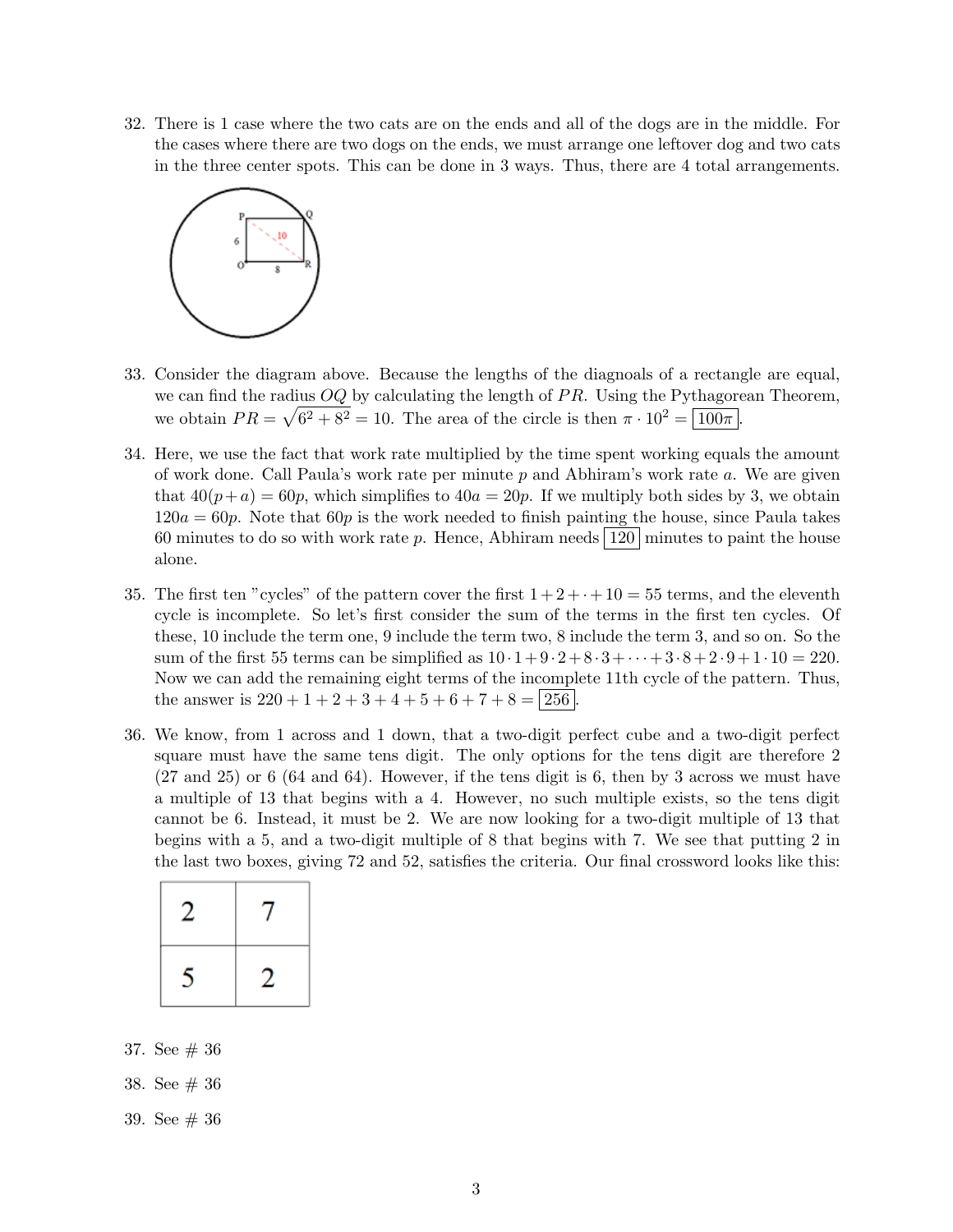40. Let b and g be the number of boys and girls at BCA, respectively. Then, the condition in the problem gives  $\frac{3}{4}b + \frac{2}{5}$  $\frac{2}{5}g = \frac{1}{2}$  $\frac{1}{2}(b+g)$ . Multiplying both sides of the equality by 20, we get  $15b + 8g = 10b + 10g \implies 5b = 2g$ . Hence, the ratio of boys to girls at BCA is  $\frac{b}{g} = \left|\frac{2}{5}\right|$  $\frac{1}{5}$ 



- 41. In the diagram above, the longest segment that can be placed fully inside the prism is the space diagnoal AC. Use the Pythagorean Theorem to find  $BC = \sqrt{6^2 + 30^2} = \sqrt{936}$ . Use it again to find that  $AC = \sqrt{936 + 5^2} = \sqrt{961} = \boxed{31}$ .
- 42. Note that the three sides of the triangle satisfy the Pythagorean Theorem, implying that it is a right triangle. Thus, the diameter of the circle is 20, whence its circumference is  $20\pi$ .
- 43. Call the two happy pair numbers x and y, where  $x > y$ . Then  $x + y = 5823$ , and  $x y = 1111$ . Adding the equations of this system and then dividing by two yields the value of x, which is 3467 .
- 44. For the sake of argument, let us suppose that the distance between his house and his school is 240 miles. If we let  $t$  be the time in hours that Dennis took to get to school, then he drove t  $\frac{t}{2}$  for 40 mph and  $\frac{t}{2}$  for 60 mph. Since distance is product of time and velocity, we get that  $240 = \frac{t}{2} \cdot 40 + \frac{t}{2} \cdot 60 = 50t \implies t = 4.8$ . Thus, it took him 4.8 hours to get to school. Secondly, on the way home, Dennis drove 120 miles with 40 mph, and another 120 miles with 60 mph. Hence, it took him  $\frac{120}{40} + \frac{120}{60}$  $\frac{120}{60}$  = 5 hours to get back home. Finally, since he took  $5 + 4.8 = 9.8$  hours to drive a total of  $2 \cdot 240 = 480$  miles, his average speed for the entire trip is  $\frac{480}{20}$  $\frac{480}{9.8} = \frac{2400}{49}$  $\frac{100}{49}$  mph.
- 45. Note that from −12 to 15, there are 8 positive odd integers, 7 positive even integers, 6 negative odd integers, and 6 negative even integers. We divide the problem into four cases, depending on which of those categories the integer first selected falls into. If the first integer is positive and odd, the second must be positive and even, and this happens with probability  $\frac{8}{28} \cdot \frac{7}{28}$  $\frac{1}{27}$ . If the first integer is positive and even, the second can be any positive integer, and this happens with probability  $\frac{7}{28} \cdot \frac{14}{27}$  $\frac{27}{27}$ . If the first integer is negative and odd, the second must be negative and even, and this happens with probability  $\frac{6}{28} \cdot \frac{6}{27}$  $\frac{0}{27}$ . If the first integer is negative and even, the second can be any negative integer, and this happens with probability  $\frac{6}{28} \cdot \frac{11}{27}$  $\frac{12}{27}$ . Adding all of these probabilities, the answer is  $\vert$  $\frac{64}{189}$ .